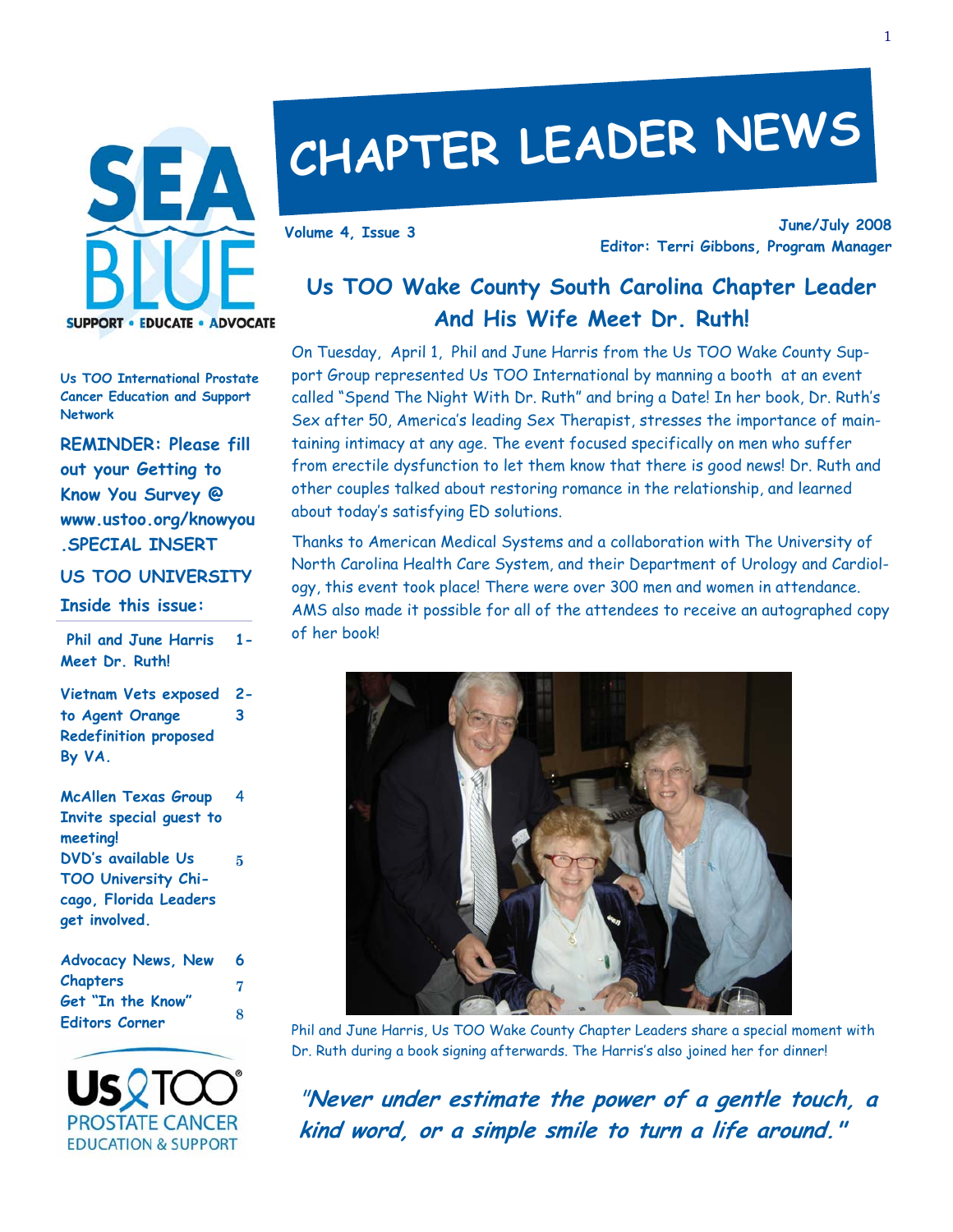# **Vietnam Veterans Exposed to Agent Orange—Redefinition Proposed**

**Us TOO International does not indorse the VA's action but is providing this information as a courtesy to its readers and the prostate community.** 

Vietnam Veterans Exposed to Agent Orange – Redefinition Proposed By the VA "Service in the Republic of Vietnam"

On April 16, 2008 in the Federal Register/Volume, 73, No. 74, the Department of Veterans Affairs (VA) issued notice to the US Public. They propose to amend its adjudication regulations (38 CFR Part 3 RIN 2900 AM74) regarding the definition of service in the Republic of Vietnam. They state that service in the Republic of Vietnam for the purposes of applying the presumption of exposure to herbicide agents includes service on land and on inland waterways in Vietnam. The amendments clarify existing regulatory provisions and ensure the proper administration of VA policy. Further information can be viewed at: SOURCE: http://edocket.access.gpo.gov/2008/pdf/E8-8091.pdf

Comments must be received by the VA on or before June 16, 2008.

Prostate Cancer is one of the diseases on the revised service connected presumptive list that veterans are eligible for VA benefits and compensation if they quality. The Agent Orange Act of 1991, Public Law 102-4, and VA additions codified the diseases believed to be linked to Agent Orange exposure.

What this redefinition does as a means of achieving clarification for the VA, it intentionally eliminates Vietnam Veterans (Army, Navy, Coast Guard, Marines, Air Force) who served off-shore in the contiguous waters of Vietnam. They are denied and not recognized as a veteran eligible for Agent Orange presumptive diseases from what is believed a service-connected disability?

Why now is the VA redefining the combat zone for service connected eligibility for presumptive diseases after 33 years when the Vietnam War ended (April 30, 1975)? The military defined a Vietnam Veteran as someone who received either the Armed Forces Expeditionary Medal or the Vietnam Service Medal and thus defined the combat zone of the Republic of Vietnam? If this VA definition is adopted, is the VA rewriting history?

This subject is extremely controversial because it has a financial aspect on the Veteran Affairs budget. Yet these Veterans presently are denied service-connected presumptive disease benefits because of a VA interpretation of the Federal Public Law (102-4) 1991 Agent Orange Act what is "service in the Republic of Vietnam".

As many Vietnam Veterans are aware there is pending a decision from the U.S. Court of Appeals for the Federal Circuit (Case # 2007-7037) this year. Oral arguments were heard on November 7, 2007.

On August 16, 2006 the original case (VAOPGCPREC 27-97) Haas vs Nicholson, the panel of the U.S. Court of Appeals for Veterans Claims unanimously invalidated the VA's 2002 set-foot-on-land requirement. The Court ruled that service on a ship in the waters offshore Vietnam qualifies as service in the Republic of Vietnam. As a result, the Court reversed the VA's decision denying benefits, and ordered the VA to award Mr. Haas disability benefits for diabetes and its residuals. However, in the Fall 2006, the VA filed an appeal to the Federal Circuit Court.

-continued page 3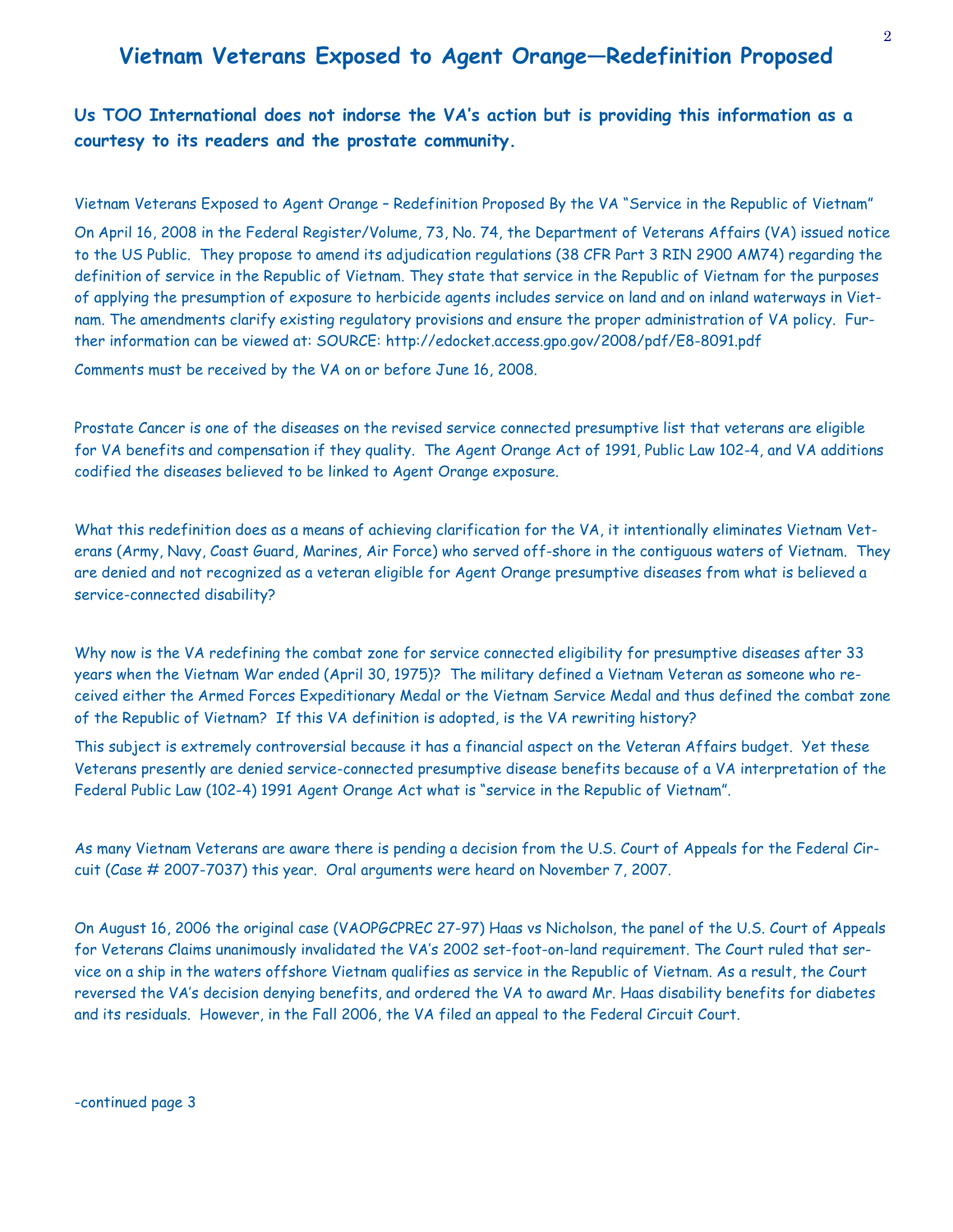## **Vietnam Veterans Exposed to Agent Orange –cont.**

For further information there are two websites with significant information:

1. The National Veterans Legal Service Program has the legal background and status of this issue: http://www.nvlsp.org/Information/ArticleLibrary/AgentOrange/AO-VABattleBlueWaterVets0407.htm#Summary%20of%20the%20Current%20Status

 2. The Blue Water Navy Veterans group has significantly more information: http://bluewaternavy.org/briefsummary.htm

 So if you are a prostate cancer survivor who had military service in the Republic of Vietnam (Feb 28, 1961- May 7, 1975 DVA Fact Sheet http://www.vba.va.gov/bln/21/Milsvc/Docs/VNFacts.doc ) and want to make a comment on the proposed VA redefinition, you must make that comment on or before June 16, 2008. For details in submitting comments see http://edocket.access.gpo.gov/2008/pdf/E8-8091.pdf

To view comments already submitted to the VA see:

http://www.regulations.gov/search/search\_results.jsp?css=0&N=0&Ntk=All&Ntx=mode+matchall&Ne=2+8+11+805 3+8054+8098+8074+8066+8084+8055&Ntt=VA-2008-VBA-0014%20&sid=119B44595B82

 Sincerely, Frederick S. Gersh Us TOO International – Regional Director, DC, MD & VA fmgersh@cox.net 6823 Lamp Post Lane Alexandria, VA 22306



Fred Gersh Us TOO International Regional Director is also very active for Us TOO in OVAC, "One Voice Against Cancer"

# **Us TOO Online Auction Opens May 30!**

The 3rd Annual Us TOO International Online Auction will open on Friday, May30th, and will continue through Monday, June 30th. Be sure to tell your family and friends to check out the auction site @ www.ustoo.org/auction. We are counting on all of you to spread the word so that we can be successful in raising some \$\$ to help pay for the all the materials that we are supplying to all of our chapters and men and their families who are affected by prostate cancer. If you have any last minute items that you would like to donate or have any questions regarding the auction, please contact Dan Reed @ 800-808-7866 or email Dan@ustoo.org.



May 30, 2008 -June 30, 2008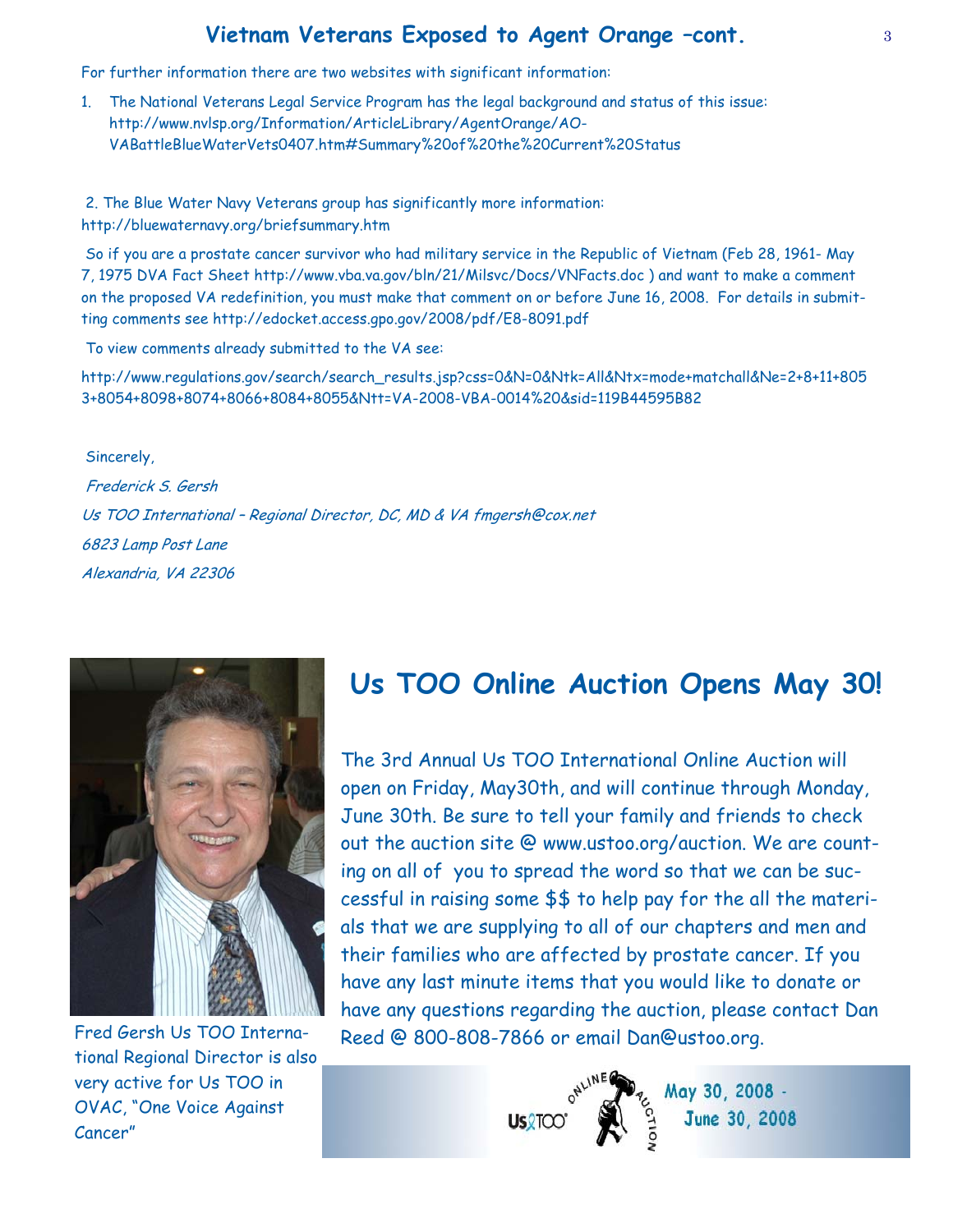# <sup>4</sup>**REP. GONZALES SHARES HOPE FOR CANCER CURE WITH TEXAS SURVIVORS SUPPORT GROUP**

Edinburg - State Representative Veronica Gonzales (D-McAllen) addressed the membership of Us Too - McAllen Chapter, a prostate cancer support group, as a guest speaker to deliver her message of hope for advancing cancer research in Texas at the Edinburg Regional Medical Center.

As statistics are well known, but they are no less shocking," said Gonzales. As these men and their families are the lucky ones." Among the most shocking statistics state that in Texas; one in four deaths is caused by cancer. A new case of prostate cancer occurs ever 2.5 minutes and a man dies from prostate cancer every 19 minutes. The estimated total cost of cancer in Texas is \$30 billion a year.

Rep. Gonzales shared with the audience of cancer survivors her hope with the success of Texans' efforts to approve the landmark creation of the Cancer Prevention and Research Institute of Texas. "Texans have shown their great compassion in approving a constitutional amendment that will put us one step closer to finding a cure for cancer," said Gonzales.

The Scientific Research and Prevention Programs Committee's primary role will be disbursing grants and working with the Oversight Committee, which will includes distinguished members of the scientific community active in cancer treatment and both public and private research institutions.

"This initiative is a testament to Texas' commitment to make cancer research a priority," said Gonzales. Currently, the State's top 16 research institutions have a total of \$2.8 billion to spend on all types of research, not just cancer research. The voter-approved legislation provides \$3 billion – or \$300 million over ten years – to be dedicated exclusively to cancer research.

Us TOO McAllen Prostate Cancer Support group is a support, education, and advocacy group. Meetings are free and open to the Survivor/Provider community and are held every first Thursday of the month. For more information call Bob Wright at (956) 457-9378 and or the Us TOO International website at www.ustoo.org.



### **Us TOO McAllen Texas Group TAKE ACTION!**

Chapter Leader Bob Wright, far right and other members of his chapter invite State Representative Veronica Gonzales (D-McAllen) third from right, front row, to speak at one of their meetings to deliver her message of hope for advancing cancer research in Texas at the Edinburg Regional Medical Center. WAY TO GO TEXAS!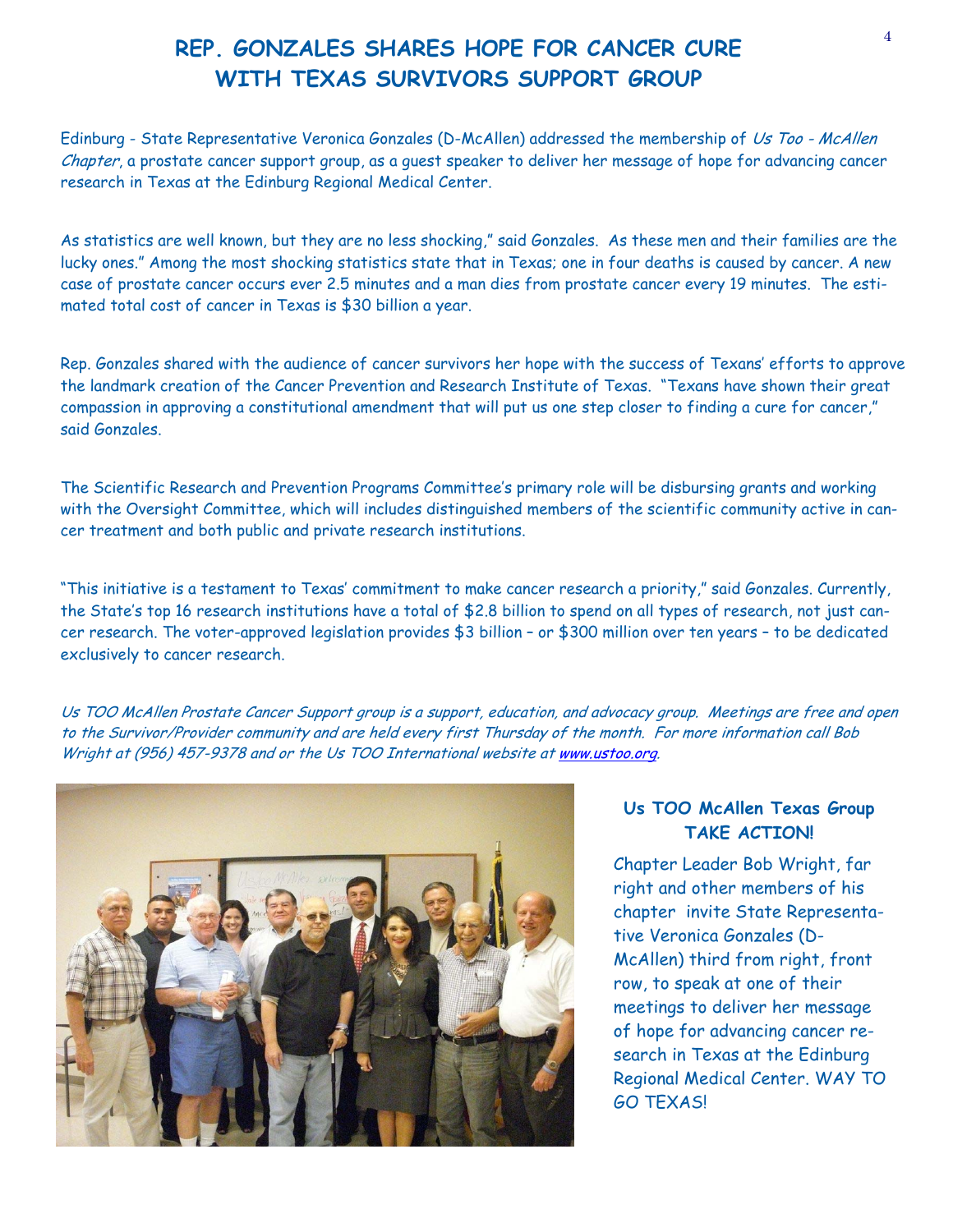# <sup>5</sup>**Chicago Us TOO University DVD's Now Available**

Those of you who attended Us TOO University in Chicago last November, recall the hours of FABULOUS presentations and OUTSTANDING information. While nothing compares to the excitement, energy, connections and networking possibilities of attending Us TOO University in person, you can now share the information from Chicago's events with your chapter members and future chapter leaders as well!

The Us TOO International John Moenck Memorial Resource Library now has several sets of DVD's from the event in Chicago, available to chapter leaders on loan for a 30-day period. Each set includes several DVD's, featuring all sessions from the Friday night community awareness events and one session about Advocacy from the Saturday chapter leader training. The DVD's are well marked for easy use, allowing you to go quickly to a particular session or topic.

#### **What's included?**

From Chicago's **Windy City Update** the DVDs include sessions on the topics:

#### Keynote speakers:

**Dr. William Catalona,** speaking about his discovery of a new genetic link to prostate cancer, which should revolutionize prostate cancer prevention and treatment.

**Dr. Dan Shevrin, M.D.,** speaking about new developments in treatments and clinical trials for advanced disease.

In addition, all breakout sessions are now available as well:

- Comprehensive Prostate Cancer Centers, Dr. Charles Brendler, M.D.,
- Intimacy and Prostate Cancer, with Jeff Albaugh & Jerry and Jo Ann Hardy
- Radiology, Brachytherapy and Gene Therapy, Dr. Santosh Yajnik, M.D.,
- The Power of Pomegranate, with Blake Ebersole

These DVD's round out our full offering of Us TOO University programs now available in our resource library.

#### **Requesting these resources**

To borrow a set for your chapter (30 day loan only), please contact Jackie at Us TOO International at Jackie@ustoo.org or by calling 1-800-808-7866.

## **Us TOO Florida Chapter Leaders Get Involved!**



"Just a speck in a large Galaxy. If everyone would do just a little bit, it would be a wonderful world." shares Jesse.Seligman Us TOO Wellington.

First Annual W. Bradford Ingalls Memorial Prostate Seminar

On Saturday, April 19th, this Seminar was held in the Phillips Auditorium of the Good Samaritan Hospital in West Palm Beach, Florida. Thanks to funding from the W. B. Ingalls Foundation and contributions from the Wellington Regional Medical Center and Good Samaritan Medical Center and several others, all registration fees were eliminated and a free lunch was provided. It drew a total attendance of approximately 100 men and women.

The program included lectures by five local physicians, all specialists, well versed in prostate cancer that covered a wide range of subjects from basic prostate pathology to treatment following PC recurrence

The program was chaired by Dr. David S. Most, PhD, Executive Director of Health Information Research, Inc., a nonprofit organization devoted to helping men with prostate cancer make their way through the information blizzard.

Most, a twelve year survivor of PCa worked closely with Messrs Jesse Seligman from the Wellington Regional Medical Center Us Too support group and John Isham from the Jupiter-Tequesta UsToo support group of Palm Beach County in Florida. Seligman and Isham are also PCa survivors and activists..

The W. B. Ingalls Foundation was established by W. Bradford Ingalls who died from prostate cancer in 2006. Future seminars on PCa will be sponsored by the Ingalls Foundation in West Palm Beach.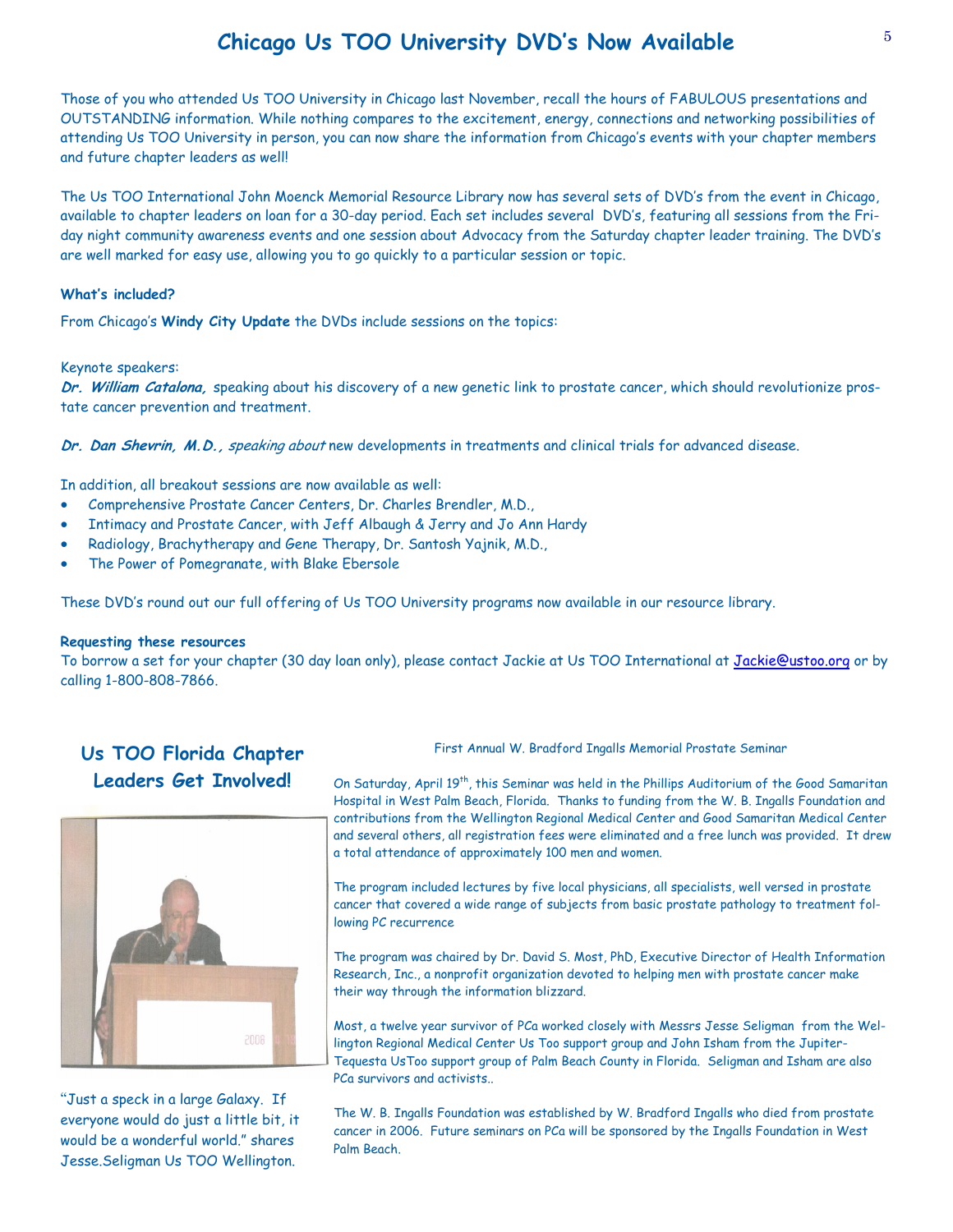## **Advocacy News Alert….TAKE ACTION!**

We can all be a powerful voice in our communities, but we need to **TAKE ACTION**! To learn more about what is happening, and how you can help to make a difference, go to the Us TOO International website @ **www.ustoo.org.** Look under the "**GET INVLOVED**" section under the Advocacy Header to learn more about these issues.

- Malecare's Petition to make Prostate Cancer a National Health Priority
- Petition to Congress regarding "Least Cost Alternative"
- National Health Councils petition on how to improve healthcare and long term care coverage for all Americans

By going onto our website, you can take immediate action! The links will take you directly to a form where you can sign and submit your signature. You can also find related links on "Tips on communicating with your elected officials" "Finding your State Senators", "Finding your State Representatives" and how to participate in the "Us TOO Prostate Pointers Prostate Cancer Action Network". **TOGETHER WE CAN MAKE A DIFFERENCE!**

#### **Sneakers @ Work is starting to gain some momentum!**

You should have all received the business card that we made up for Sneakers @ Work Day this year. A lot of you have been working hard to get companies, friends and families registered! We truly appreciate your efforts, but our work has only just begun. Please be sure to take advantage of this EASY way to get places of business involved. If you need more cards...just let us know and we will send them out to you asap!

.



Thanks to Ted Gruver from Naples, Florida, the Us TOO Naples Chapter Prostate Cancer Support Group had its first meeting on April 24. Seated left to right front row are: Ted Gruver, Leader, Norma Lynch, Leo Morrissette, Jim Cleto Caruso and Ken Lerdahl, MD. Thank you Ted for all of your efforts in organizing this group and getting started so quickly!

# Us Too Welcomes Naples ,Florida New Chapter!

We also welcome... Us TOO Central Florida, Orlando, Florida Us TOO Georgetown, Florence, Texas Us TOO Little Falls, Little Falls, Minnesota

Two more groups on the Horizon in Florida and Texas!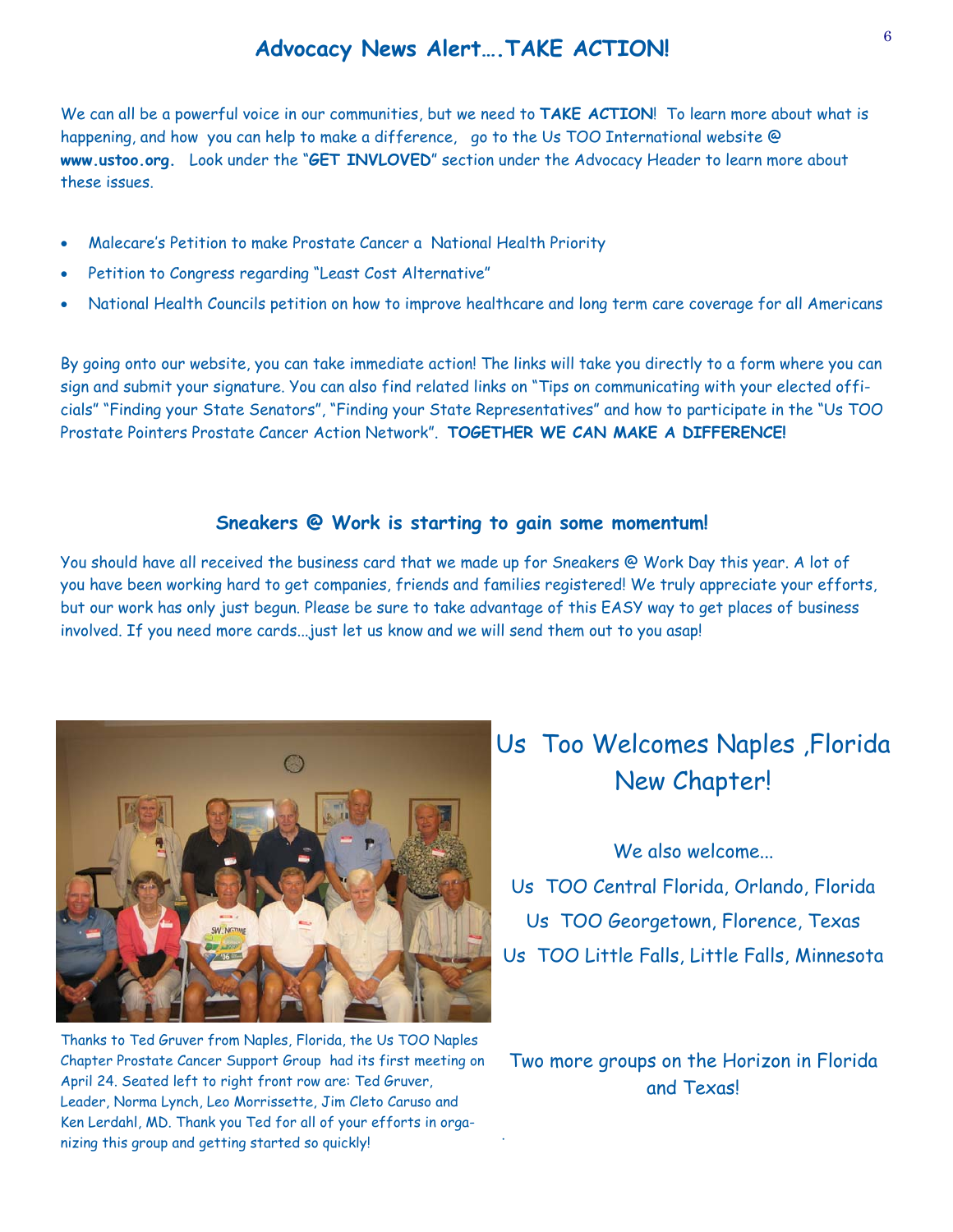# **Get "In the KNOW" by filling out "Getting to Know You"!**

If you have not already seen this email, Us TOO sent out a helpful hint for Chemotherapy patients on May 22. We are trying to increase our communication between the home office and YOU! To receive Us TOO Quick Notes, please visit **www.ustoo.org/knowyou** and submit your answers. You'll then be able to receive messages specifically designed for YOU, and be part of the Us TOO NETWORK! And if you haven't read the latest quick note

#### …\*\*\*\*\*\*\*\*\*\*\*\*\*\*\*\*\*\*\*\*\*\*\*\*\*\*\*\*\*\*\*\*\*\*\*\*\*\*\*\*\*\*\*\*\*\*\*\*

Bill Blair, long time friend and Scientific Advisor for Us TOO shared this tip with us on how to keep your taste buds "alive" during chemotherapy treatment.....

#### **Suck on Popsicles during your treatment!**

Bill had lost 40 lbs. during the course of his treatment, and has gained back 30! He always goes out for a meal right after his treatments now.



www.ustoo.org/knowyou